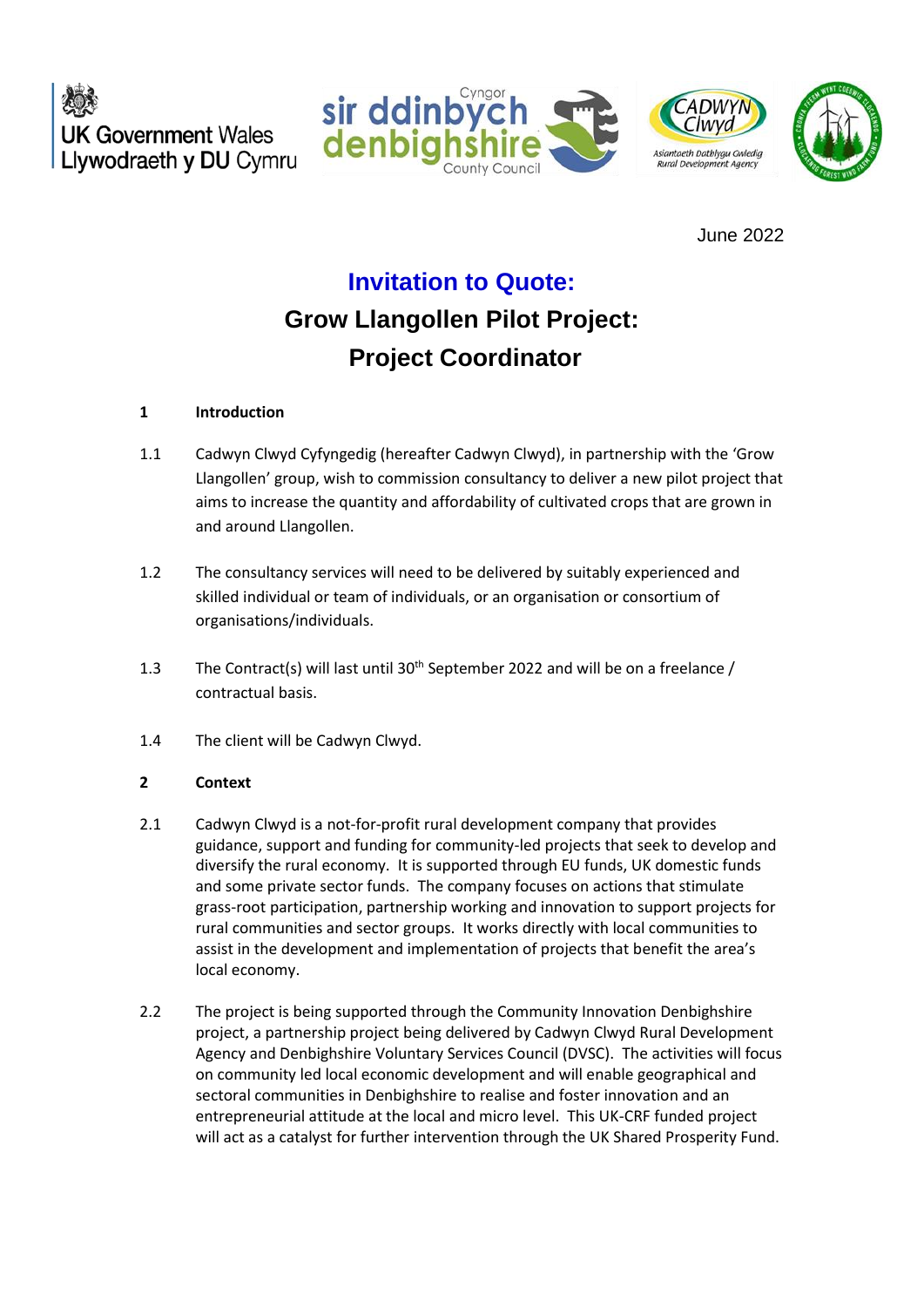2.3 Community Innovation Denbighshire is funded by the UK Government through the UK Community Renewal Fund. The UK Community Renewal Fund aims to support people and communities most in need across the UK, creating opportunities to trial new approaches and innovative ideas at the local level. The UK government will work directly with local partners, so that the people that know their places best are front and centre of the decisions that impact their areas and lives. This Fund will also provide capacity funding to help places prepare for the introduction of the UK Shared Prosperity Fund. For more information, visit: [https://www.gov.uk/government/publications/ukcommunityrenewal-fund-](https://www.gov.uk/government/publications/ukcommunityrenewal-fund-prospectus)

[prospectus](https://www.gov.uk/government/publications/ukcommunityrenewal-fund-prospectus)

## **3 Background**

- 3.1 Grow Llangollen is a project that aims to increase the quantity and affordability of cultivated crops that are grown in and around Llangollen.
- 3.2 Grow Llangollen started in 2019 as an ambition to set up a Community Supported Agriculture project. Unfortunately, the Covid pandemic made it very hard to engage people, and the scheme could not move forward. The project did, however, identify a lack of experienced growers in the area, leading to the development of this project, which aims to encourage people to re-engage with community activities, learn new skills and develop the confidence to grow and trade food in the local area.
- 3.3 Grow Llangollen now consists of a group of people who wish to address the need to increase the cultivation of food in the Llangollen area in order to make a local contribution to tackling the climate and ecological emergencies that we face. The Management Commitee will be involved in many aspects of the project and will steer the activities.

## 4 **Project Aims**

- 4.1 This pilot scheme will seek to establish a larger group of people who are interested in increasing the amount of cultivated food grown and sold in the local area. It will allow us to ascertain the level of interest and needs for growers in the Llangollen area, putting us in a stronger position to apply for further funding if sufficient interest is established.
- 4.2 The aims for the pilot scheme are:
	- i. To hold an initial workshop event in June to launch the project and to ensure that any training offered is suitable.
	- ii. To promote the ideals of the Grow Llangollen, encourage participation, and evaluate the interest in this pilot and a future project.
	- iii. To engage training providers to pilot a variety of courses through the late spring / summer, in areas such as seedling care and potting on, composting, no-dig gardening methods etc.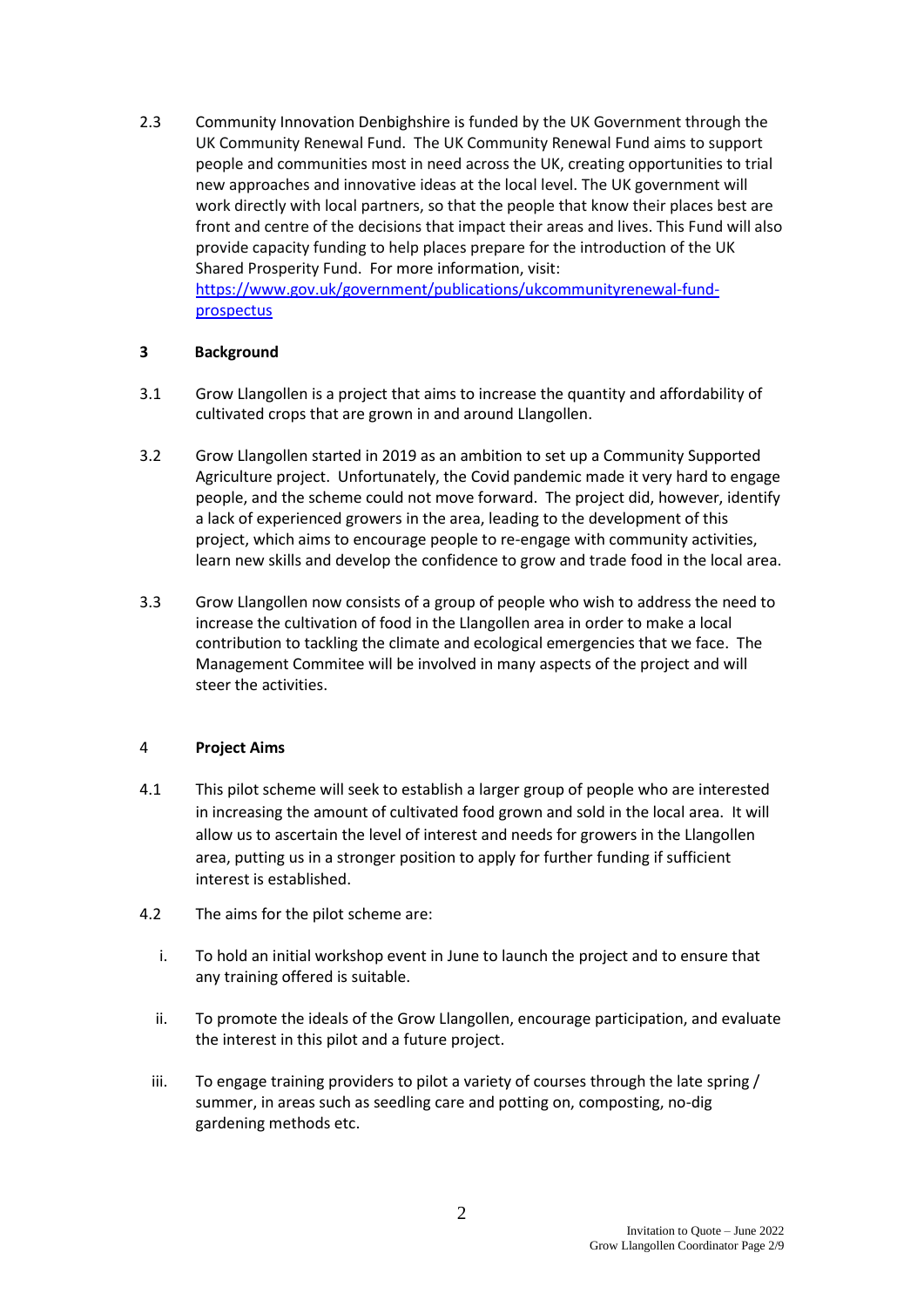- iv. To develop a growing space at Bryntysilio Outdoor centre to pilot training courses and community engagement approaches with the general public, existing community groups, schools and children's uniformed groups.
- v. To test the demand for small-scale growers and people with excess produce to trade in a marketplace in Llangollen, such as Drosi bikes, or the existing Fruit and Veg shop.
- vi. To produce an end of project report and an Innovation Plan, detailing detail proposals for future projects or project development. It should also detail innovative new ideas or concepts, technologies and/or approaches that could be explored or developed in a future project.

## **5 Work Specification & Job Description**

- 5.1 We are looking to commission a suitably experienced and skilled individual(s) (or organisation) to gauge the level of interest and identify ways to support people who wish to grow and trade more food in the area.
- 5.2 Project Coordinator:
	- I. Hold an inception meeting with Cadwyn Clwyd and Grow Llangollen to discuss and plan the work.
	- II. Work with the Grow Llangollen group to identify and engage potential stakeholders and form working partnerships.
	- III. Assist in the organisation and running of a workshop to identify actions that will best facilitate people growing.
	- IV. Collate and safely store information from participants and other interested parties.
	- V. Work closely with the **'Grow Llangollen Training Coordinator'** for this pilot project.
	- VI. Signpost groups and individuals to the Bryntysilio training pilot via the **'Grow Llangollen Training Coordinator'**.
	- VII. Develop a web page and promote the project on social media and posters. The purpose of the marketing is to raise the profile of the project, attract new members and attendance at training events. All marketing and promotion must be fully bilingual (Welsh-English).
	- VIII. Research potential trading methods and present them to the group for discussion.
	- IX. Develop an action plan for the preferred trading option that can be implemented for the group and trial it.
	- X. The consultant will be required to gather completed feedback forms from all businesses and community groups engaged and supported through the project. This feedback should feed into the end of project report.
	- XI. Maintain regular communications with the client and partners, and provide progress reports as required.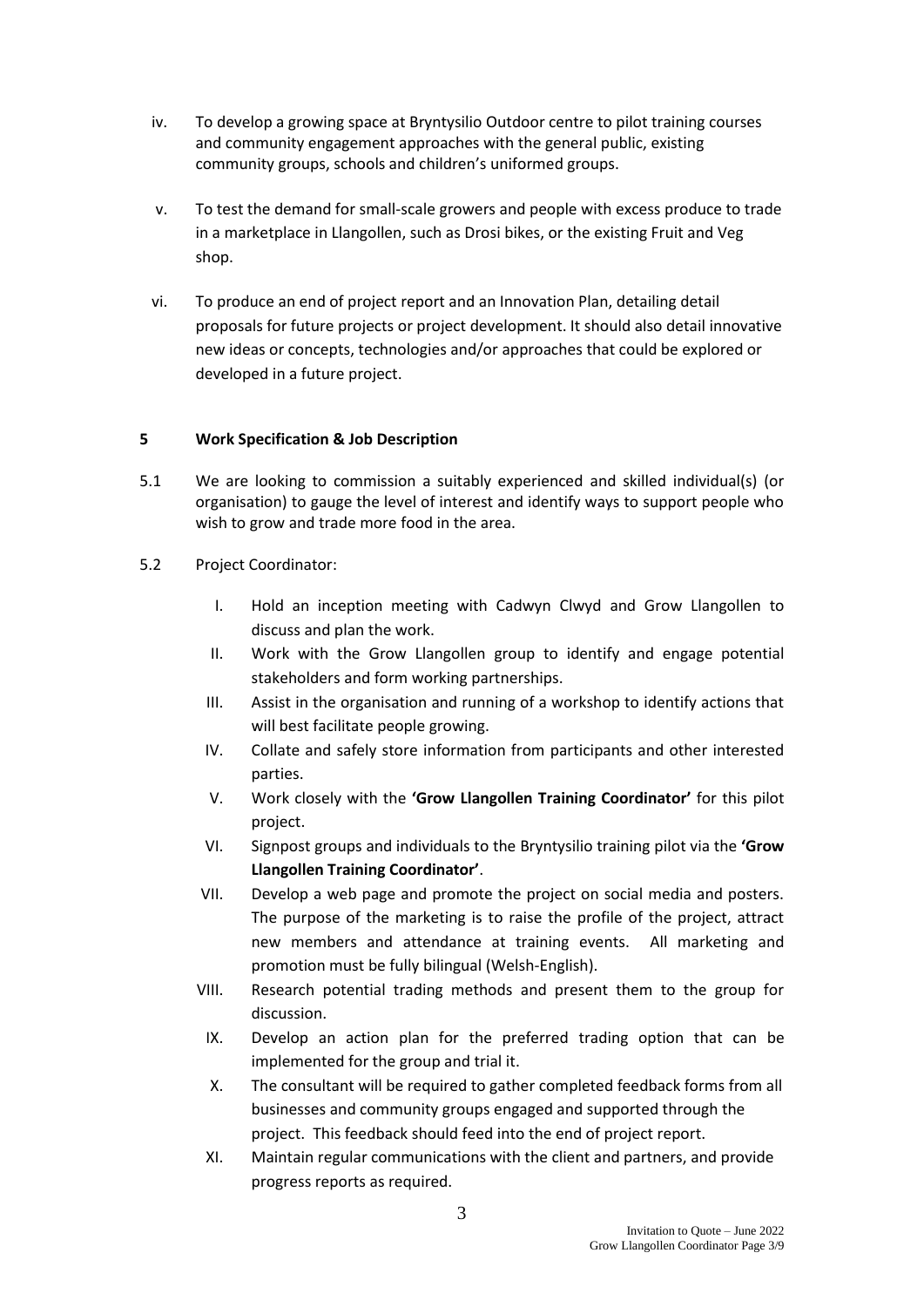- XII. Assist and support Cadwyn Clwyd and partners to collect any required data for monitoring and evaluation purposes. The consultant will be required to gather completed beneficiary forms from all businesses and community groups engaged and supported through the project. Cadwyn Clwyd will provide the consultant with the templates for these forms.
- XIII. At the end of the project the Project Coordinator will be required to compile an end of project report and 'Innovation Plan'. The report should detail what the project achieved, assess the effectiveness of the pilot and detail what was learned. The Innovation Plan should recommend future developments and projects in an action plan. It should also detail innovative new ideas or concepts, technologies and/or approaches that could be explored or developed in a future project.
- 5.3 The project must be completed and the end of project report and Innovation Plan finalised by the  $30<sup>th</sup>$  of September 2022 (schedule to be confirmed at inception meeting).
- 5.4 Due to current (and/or future) Covid-19 measures, project timings may be subject to change. On appointment this will be discussed with the successful applicant directly and monitored throughout the project.
- 5.5 The project could be delivered by a consortium. If this is the case, the project lead should be clearly identified. Cadwyn Clwyd will only contract with one legal entity.

#### **6 Instructions to Quoting Suppliers**

6.1 THE BUDGET AVAILABLE:

Project Coordinator **£4,500 (including VAT).**

Your quote price(s) should not exceed these figures.

To discuss this further contact [deio@r4c.org.uk](mailto:deio@r4c.org.uk)

6.2 An additional budget of **£3,250** (inclusive of VAT where applicable) will be available for the project. This is for additional costs associated with the marketing and promotion and training events. Additional training event costs might include venue hire, equipment hire or purchase, materials costs, refreshments, and any other external additional services costs (e.g. translation). Marketing and promotion costs might include design and print costs.

The consultant/freelancer will need to work closely with Cadwyn Clwyd to utilise this budget. Cadwyn Clwyd will incur the project costs on behalf of the project. Quotations will need to be gathered for project expenditure by the consultant and provided to Cadwyn Clwyd. Where necessary, a scored procurement will be prepared. Cadwyn Clwyd will pay all suppliers directly for goods and services. Cadwyn Clwyd is responsible for issuing all Purchase Orders to suppliers relating to the project. Any request for payment for goods or services made by anyone other than Cadwyn Clwyd will not be paid by Cadwyn Clwyd. Expenditure may not be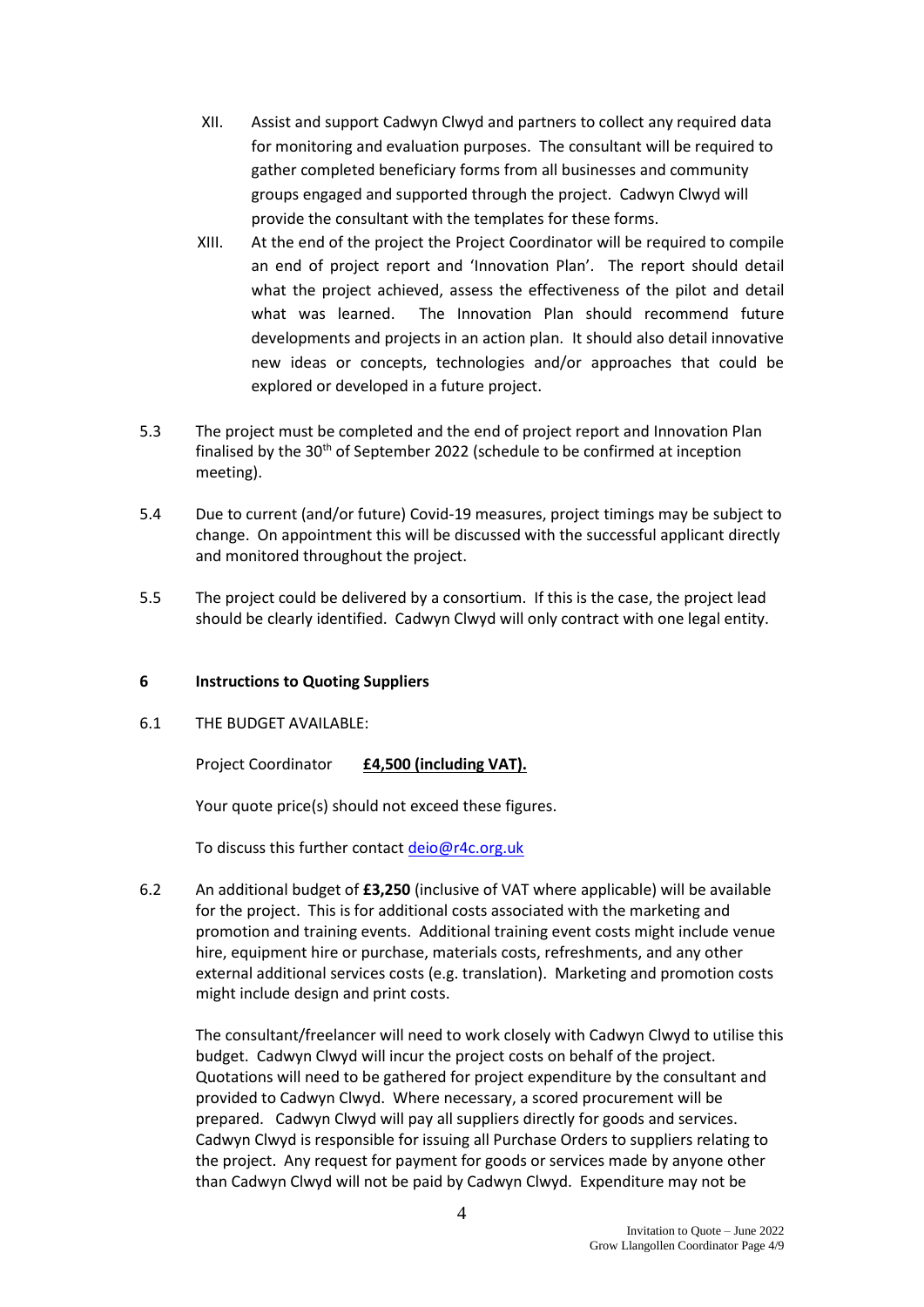incurred by third party organisations and claimed from Cadwyn Clwyd. Cadwyn Clwyd contracts directly with service providers and will pay suppliers directly up to the total cash project value approved by Cadwyn Clwyd. Cadwyn Clwyd is not able to pay for any work undertaken for which there is no Purchase Order, we cannot pay for any work that took place before a Purchase Order was issued, and we cannot pay an invoice for more than the figure stated in the Purchase Order corresponding to that work.

- 6.2 To be considered for the work, the supplier will be required to submit a detailed quote submission with costs, which demonstrates that they can meet the requirements and that they have the necessary skills and experience to undertake the Contract in an effective and cost-efficient manner.
- 6.3 The consultant/freelancer should provide the following information in their quote submission:

#### Qualification Items

- i. The quote should detail the name, address, company registration number (if applicable) and contact details for the company submitting the quote. If the quote is being submitted by a consortium, the names, addresses company registration numbers (if applicable) and contact details for all the parties should be included. All subcontractors should be detailed. The roles of all parties must be made clear. The lead contact should be identified.
- ii. Evidence to show the supplier has sufficient insurances to deliver the contract
- iii. Two references from current/recent clients.
- iv. To avoid conflicting interests, the successful consultant must disclose any other commissions that may affect this commission.
- v. A declaration that the supplier has not given, directly or indirectly, a benefit of any kind to anyone employed by, or otherwise connected with Cadwyn Clwyd for the purpose of receiving favourable treatment.
- vi. The quote must be signed by the person submitting the quote; or in the case of a Company, by a person duly authorised by the Company to sign on its behalf. Electronic signatures are accepted.

#### Pricing Schedule

vii. A detailed quote price with an itemised breakdown of costs to enable value for money to be assessed. Submissions must give an indication of the proposed number of days with day/hourly rates, taking into account travel, mileage and subsistence. Furthermore, a clear total overall price for undertaking the work must be stated and inclusive of VAT where applicable. Fixed budgets (inclusive of VAT) have been secured for this project. The total overall price quoted should not exceed these values. All costs should be presented in British Pounds Sterling.

#### Technical Assessment Items

viii. The quote should provide a written methodology for completing the project, identifying milestones and detailing timescales for the completion of the various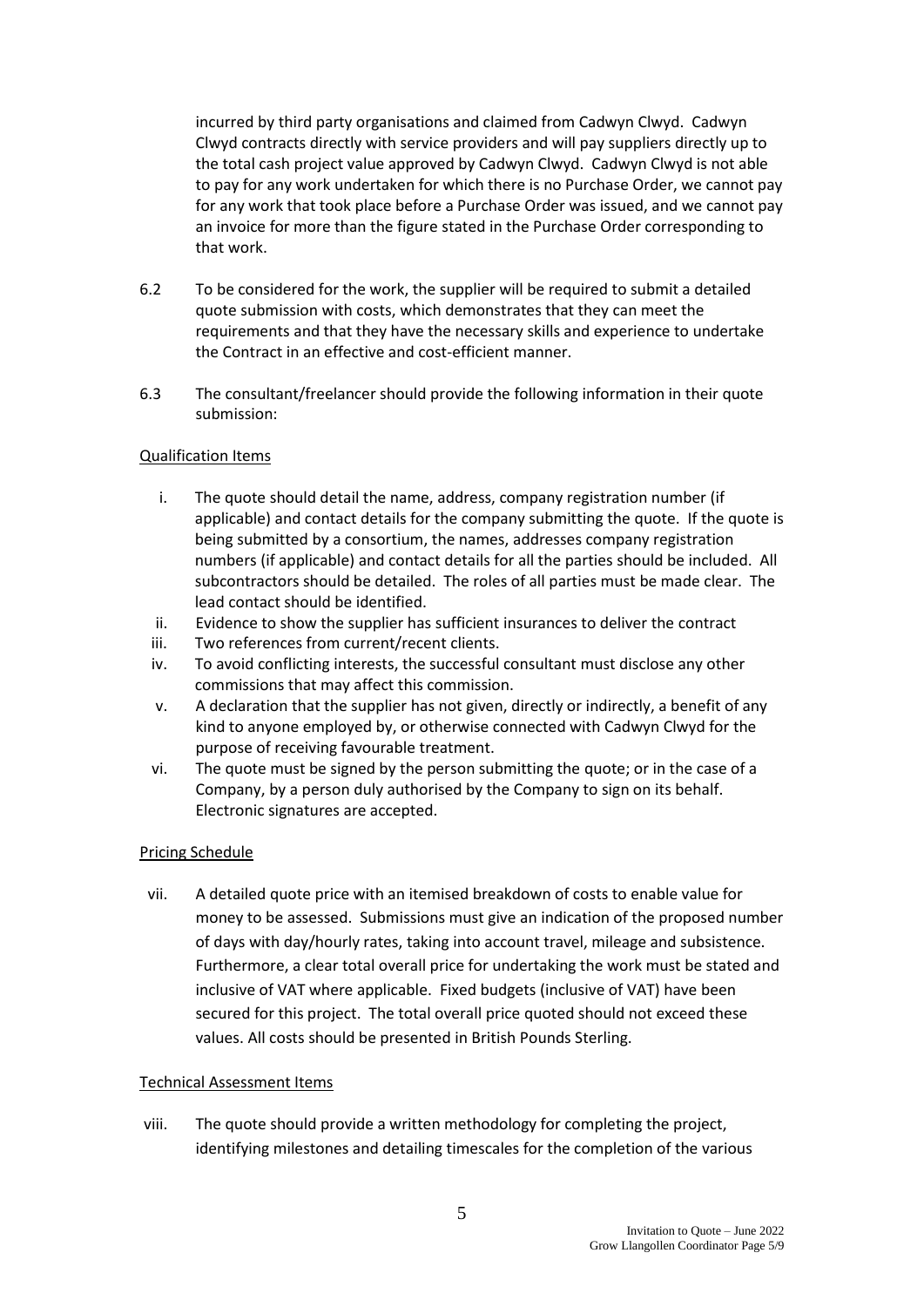elements. The methodology provided must be compliant with Covid-19 regulations and guidelines.

- ix. The quote should include examples of previous relevant work.
- x. The quote should include the name(s) and CV(s) of all personnel who will be involved in the project. Any sub-contracting arrangements must be clearly identified.
- 6.4 It is the responsibility of the supplier to obtain for themselves, at their own expense, all information necessary for the preparation of their quote.
- 6.5 Quotations should be emailed to:

[deio@r4c.org.uk](mailto:deio@r4c.org.uk)

#### 6.6 Submissions will be assessed as follows:

#### Price Schedule **50%**

• **Price** (50 marks)

## **Technical Assessment 50%**

• **Approach, Experience and Knowledge** 

Response to the brief (25 marks) Evidence that the consultant fully understands the brief and a clear explanation of how the contract will be delivered within the proposed timescales.

### Experience of the Consultants (25 marks)

Relevant skills of the consultant and experience of working on similar projects.

- 6.7 If computation errors are discovered in a quote submission it may not be assessed, prospective suppliers will be given 2 working days to advise of computation corrections.
- 6.8 The final selection of a supplier will be in accordance with Cadwyn Clwyd procurement procedures and Cadwyn Clwyd's decision is final. Cadwyn Clwyd will not be committed to accepting any of the quotes received, or the lowest of any of the quotes received. In addition, Cadwyn Clwyd is not obliged to enter into discussion with unsuccessful suppliers.
- 6.9 The supplier should have a single point of contact within the organisation that is responsible for their quote and contact details should be included in the quote response.
- 6.10 DEADLINE FOR RESPONSES is:

## **2.00p.m, Friday 24th of June 2022**

Any quotes received after this deadline will be automatically rejected.

6.11 Quotes should be open for acceptance for up to ninety days after the quote deadline date.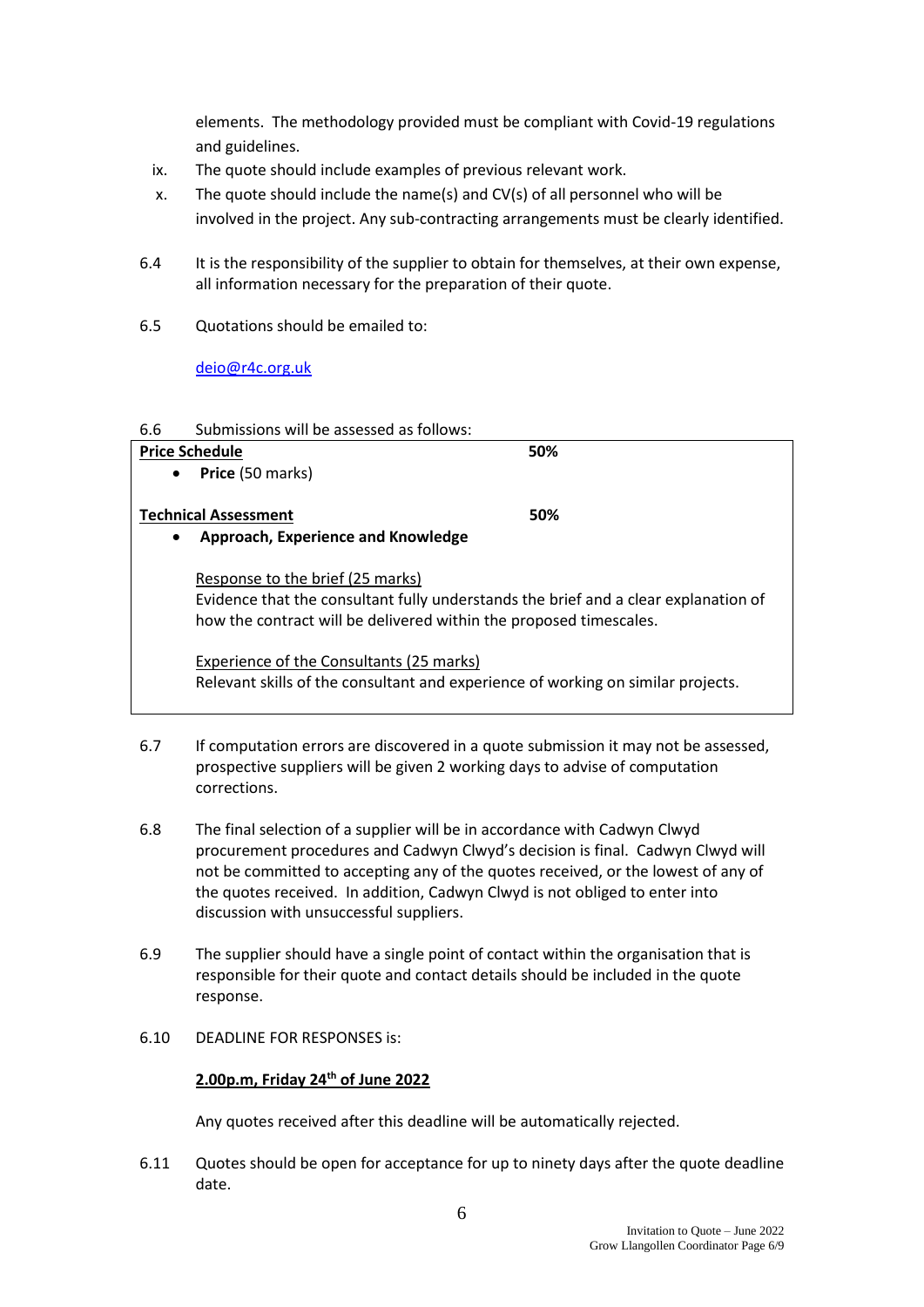| <b>DATE</b>                          | <b>ACTION</b>                               |
|--------------------------------------|---------------------------------------------|
| Monday 13 <sup>th</sup> of June 2022 | Invitation to quote issued                  |
| Friday 24th June 2022 (2.00 p.m.)    | Deadline for submissions                    |
| Monday 27 <sup>th</sup> of June 2022 | Appraisal of quote submissions and offer of |
|                                      | contract                                    |
| September 30th 2022                  | End of contract                             |

*Timings may be subject to change*

#### **7 Terms and Conditions**

- 7.1 The client will be Cadwyn Clwyd Cyfyngedig
- 7.2 All material produced will be owned and copyright to the client. Copyright of all reports, any digitised information and photographs produced and any intellectual property rights will remain with the client.
- 7.3 The successful supplier will be obliged to enter into a written agreement with Cadwyn Clwyd for the delivery of the Contract. Cadwyn Clwyd has the right to terminate the Contract if not satisfied with progress made by the consultant at any point during the duration of the project.
- 7.4 Before commencing the contract, the successful supplier will be required to complete a Risk Assessment. This Risk Assessment will need to take into account Covid-19.
- 7.5 The successful supplier undertakes and agrees to execute and complete the works in accordance with the Quote Documents, Terms and Conditions of contract and good industry practice.
- 7.6 The successful supplier confirms that the works will be undertaken in accordance with the dates included in the quote documents, unless otherwise agreed by the parties.
- 7.7 The consultant will be required to liaise closely with the Cadwyn Clwyd Officer overseeing the project, provide updates when requested and assist with the evidencing of project activity and outputs.
- 7.8 Adequate insurances must be held by the successful supplier at all times. At least the following are required:
	- Employers' liability coverage with a limit of indemnity of not less than £10,000,000 any one occurrence. (If the contractor / consultant is one person and they do not employ anyone else, then Employers' liability coverage is not required).
	- Public liability coverage with an indemnity limit of not less than £2,000,000 any one event.
	- Professional indemnity coverage minimum £250,000 any one occurrence.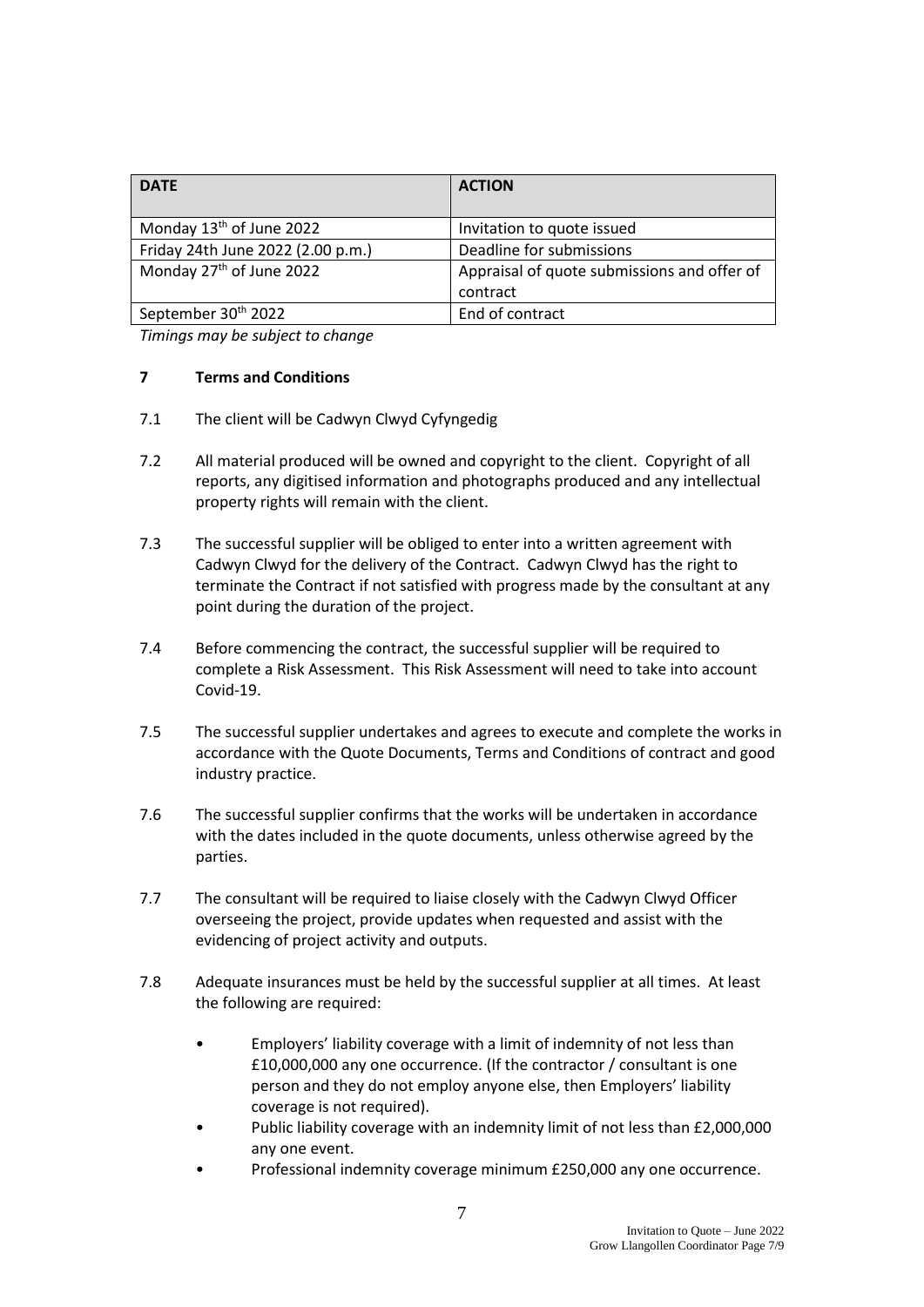- 7.9 The supplier shall notify Cadwyn Clwyd if they become bankrupt, insolvent or undergo a change in control after submission of its proposal but before the awarding of the contract, which shall constitute sufficient grounds for Cadwyn Clwyd to not award the contract to that supplier.
- 7.10 The information provided in all quote submissions must be correct and accurate. Any false information may result in the rejection of a submission. In the event of false declarations or information being discovered after the award of any contract, any contracts awarded may be rescinded.
- 7.11 This project has been made possible by funding from the UK Government through the UK Community Renewal Fund (CRF). The UK Community Renewal Fund is a UK Government programme for 2021/22. This aims to support people and communities most in need across the UK to pilot programmes and new approaches to prepare for the UK Shared Prosperity Fund. It invests in skills, community and place, local business, and supporting people into employment.
- 7.12 Projects must comply with Cadwyn Clwyd and UK Government publicity requirements. All projects should publicise the support received when communicating the project to beneficiaries and / or the General Public. It is a requirement that Cadwyn Clwyd be informed of public relations initiatives relating to projects supported by Cadwyn Clwyd, and that Cadwyn Clwyd must sign off any prepared press releases before circulation. All printed and digital materials for public consumption must be signed off by Cadwyn Clwyd before publication.
- 7.13 Cadwyn Clwyd treats data privacy very seriously and complies with all aspects of the UK's data protection legislative framework, which includes the European General Data Protection Regulation (GDPR) and the UK's own legislation. You can view our privacy policy here [http://cadwynclwyd.co.uk/wp-content/uploads/Cadwyn-Clwyd-](http://cadwynclwyd.co.uk/wp-content/uploads/Cadwyn-Clwyd-Privacy-Policy.pdf)[Privacy-Policy.pdf](http://cadwynclwyd.co.uk/wp-content/uploads/Cadwyn-Clwyd-Privacy-Policy.pdf) which explains how we safeguard your personal rights.
- 7.14 The successful supplier will be required to comply with all Welsh guidelines, regulations and laws relating to Covid-19 in delivery of the contract. Failure to adhere will result in the withdrawing of the contract.

#### **8 Payment**

- 8.1 The appointed consultant may have their fee paid in instalments on the completion of agreed stages of the Project to the satisfaction of Cadwyn Clwyd. The supplier may submit a proposed Programme of Work and Payment Schedule in their proposal. The final payment schedule will be agreed at the inception meeting between Cadwyn Clwyd and the successful supplier.
- 8.2 Cadwyn Clwyd cannot provide any up-front payments to Contractors / Consultants / Suppliers. All payments must be based on the completion deliverables and project stages. The suppliers must be able to evidence the work undertaken and completed on submitting invoices to Cadwyn Clwyd. Payment cannot be released without such evidence.